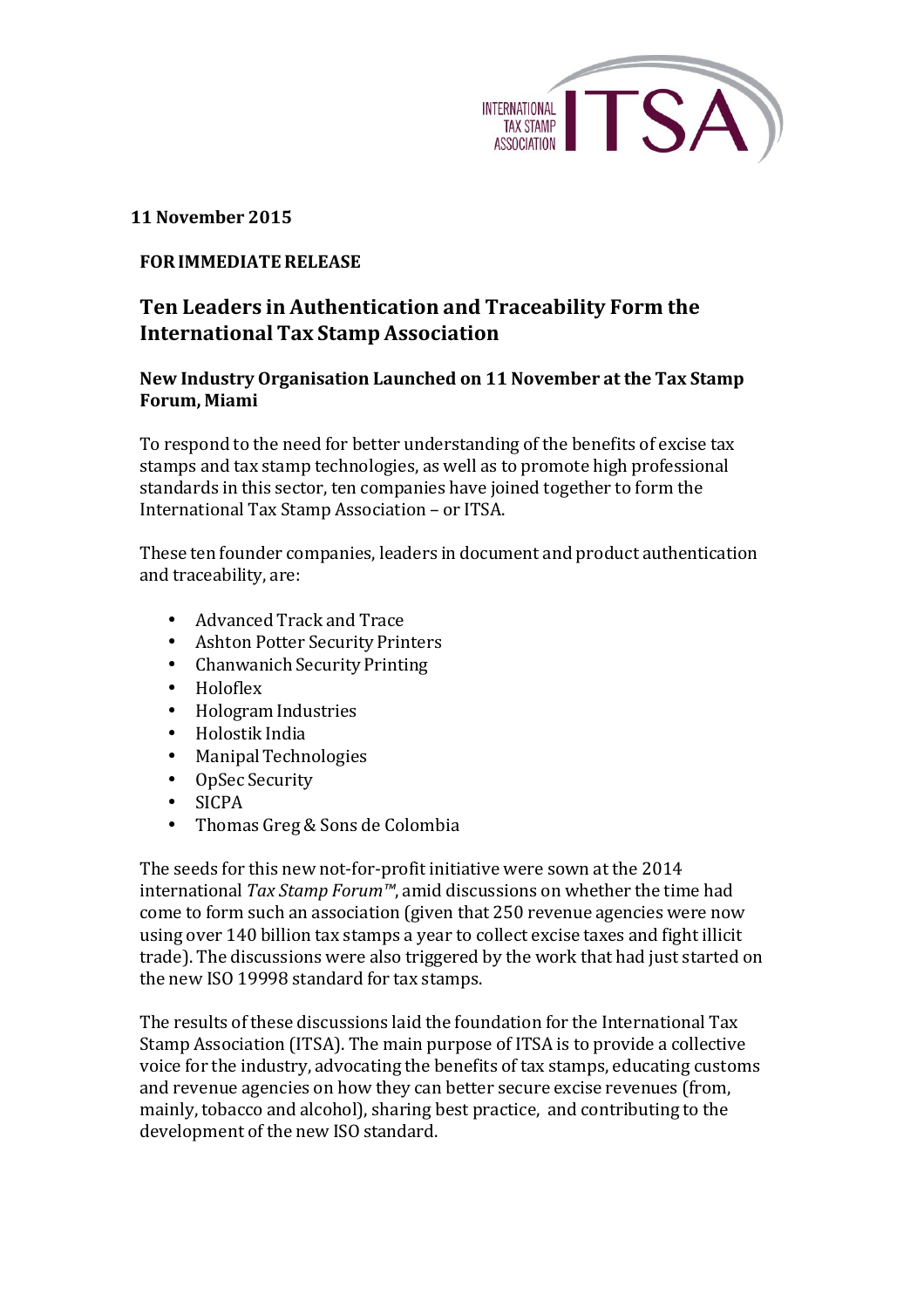Following the formal signing of the articles creating the association, the founder members elected a five-member Board of Directors. They are Michel Mariton of Hologram Industries, Zbigniew Sagan of Advanced Track & Trace, Manoj Kochar of Holoflex, Christine Macqueen of SICPA and Juan Yanez of Thomas Greg & Sons de Colombia, who was elected Chairman.

Commenting on this major new initiative to advance the use and benefits of tax stamps, Juan commented: 'I am honoured to being taking part in the formation of the International Tax Stamp Association and look forward to working with the Board and members to deliver on our core objectives of support, education and advocacy in the development of standards and the promotion of tax stamps.'.

Reconnaissance International has been formally appointed as the Secretariat. Nicola Sudan of Reconnaissance will be the Secretary General.

Membership of ITSA is open to legally incorporated companies and businesses that supply tax stamp components and features, as well as finished tax stamps, equipment for stamp design, manufacture, application and authentication, and systems for coding and marking stamps.

The benefits of being a member of ITSA include the opportunity to contribute to the development of standards and solutions for tax stamp programmes, and to demonstrate leadership in this dynamic and rapidly evolving field.

The formal launch of ITSA on 11 November took place immediately before the opening of the 2015 Tax Stamp Forum, which runs from 11-13 November at the Trump National Doral Hotel in Miami.

To learn more about ITSA, please visit www.its-association.org or contact:

Nicola Sudan +27 21 911 0170 nicola@reconnaissance-intl.com

Note: About Tax Stamps

Tax stamps consist of small strips, usually made of paper, which are sold by revenue authorities to manufacturers of excisable products such as cigarettes and alcoholic beverages. The manufacturers affix the stamps to their products to signify that tax has been paid on them.

The main purpose of excise tax stamps, therefore, is to provide a physical means of collecting tax. However, tax stamps have always taken on additional roles albeit unintentionally  $-$  just by the fact of being attached to a product. As well as providing visible proof of tax payment, their very presence acts, to some extent, as a guarantee that the product is genuine. Furthermore, by being positioned over the opening of a tobacco package or alcohol bottle, they act as an antitampering/anti-reuse seal.